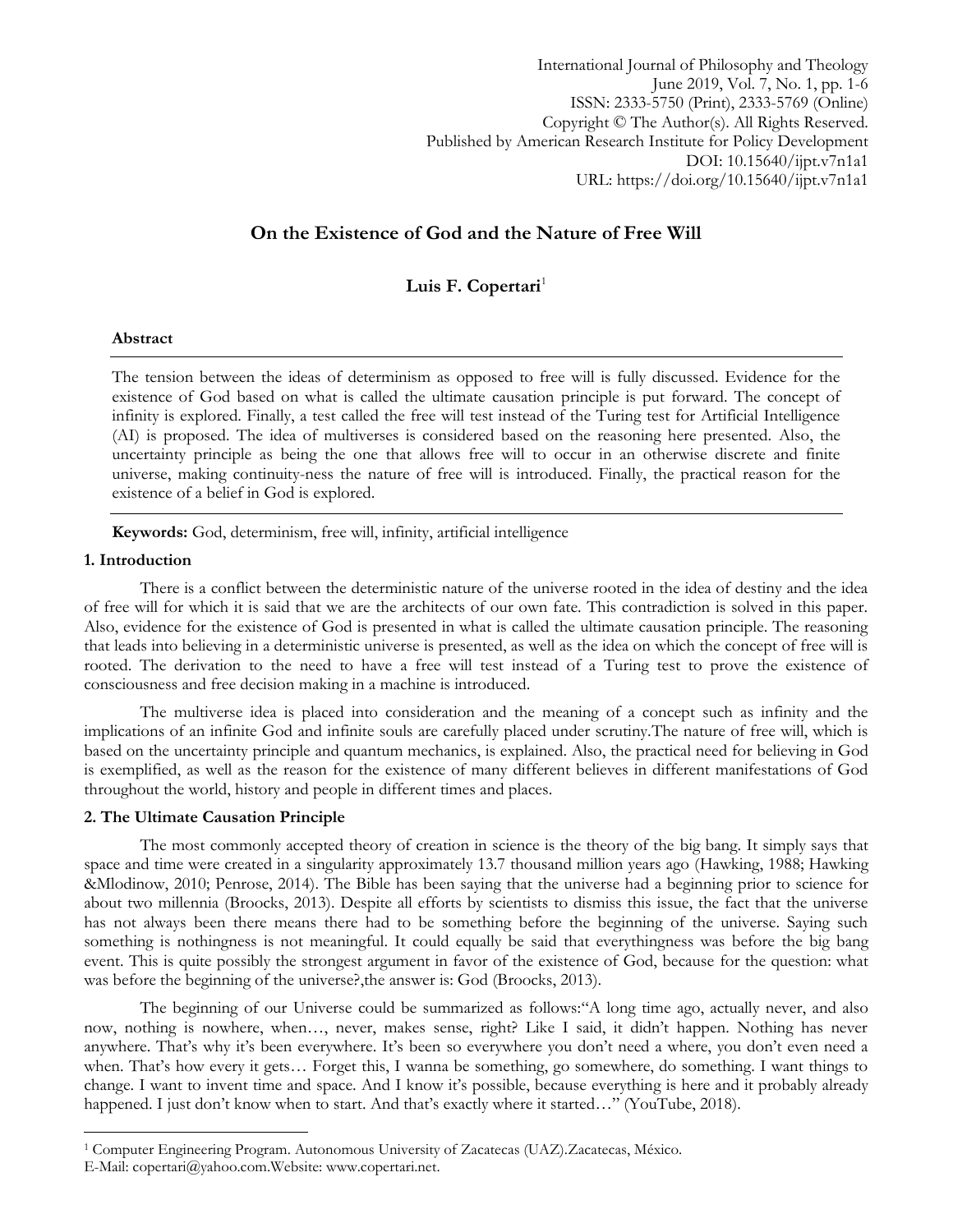The previous quote summarizes the idea that everything everywhere is associated to God. The question, however, is whether or not God can be one single thing or if God needs to have at least two kinds of things. Remember the idea that for light to be appreciated, it requires the existence of darkness. Thus, comes the idea of Yin and Yang, the two opposing forces or natures in Chinesetheology that give meaning to existence. Does God require duality in order to exist or can God be one single thing? The most common concept in this regard is to consider God as one thing, that is everything, occupying everywhere and existing forever. The Universe would be an occurrence in which at least duality happens. How it is possible for the occurrence of the Universe "outside" of an ever-existing and ever-present God is the subject of section 4 in this paper.

# **3. The Implications of a Finite and Discrete Universe**

What is the nature of the universe? The universe (its matter and energy enclosed in space and time) began 13.7 thousand million years ago (Hawking, 1988; Hawking &Mlodinow, 2010; Penrose, 2014). Since the universe began it has been growing. It follows that the universe is finite. Also, in order to avoid paradoxes such as Zeno's paradox (Malcolm, 2010), the universe both in space and time has to be discrete.

What does having a finite and discrete universe means? In order to answer such question, a mental experiment is due. Imagine for a moment that there is a universe with only two spaces for matter or energy to exist. Also, imagine that in such universe there is only one particle of matter or energy. At time one, just an instant after the creation of such universe, the particle of matter or energy could be in the up or down position. One instant after that, at time two, the particle could also be in the up or down position. How many possible evolutions for such universe could there be? The answer is 4 (2<sup>2</sup> ), which is in positions up-up, up-down, down-up and down-down. At time three there are  $2<sup>3</sup> = 8$  possible evolutions. The number of evolutions grows exponentially as time goes by. Now, let extrapolate to the known universe. How much space for matter and energy exists in the known universe? The answer: a huge number of spaces. Also, how many particles of matter and energy are there in the universe? Once again, the answer is a huge number. However, these two numbers, no matter how large, are finite. Thus, the possible evolutions or combinations for the existence of the matter and energy in the universe through time is an even larger number, but nonetheless finite. This means that God could only choose one evolution out of a very large but nonetheless finite set of possibilities. That would be God's plan. Clearly, God could not do anything God wanted, but was constrained by what could actually be chosen. God chose the best evolution, the one in which the minimum number of bad things happen. Nevertheless, some bad things will happen, regardless of what God might wish, because if God wants to avoid some bad thing from happening, even worse things would happen somewhere else. This is a very good explanation for the reason why bad things do happen. It also follows that the universe is deterministic in this way. The idea of destiny is clear, but as it turns out free will would be an illusion, since everything that happens, even our own decisions, were chosen by God at the moment of the creation of the universe. Clearly, the latter cannot be correct. God gave humanity the freedom to choose. How is that possible being the universe as it is?

#### **4. Infinity and Free Will**

Let first consider the idea of infinity. Are there infinities larger than others? The answer is no for countable infinities. To illustrate, let  $N = \{1, 2, 3, ...\}$  be the set of natural numbers and  $E = \{2, 4, 6, ...\}$  the set of even numbers. These sets continue to infinity. Although the set of even numbers is contained in the set of natural numbers, it cannot be said that the set of natural numbers is larger than the set of even numbers. Why is that so? That is because it is possible to arrange elements in a one-to-one correspondence. Consider the first element of the set of natural numbers: 1. If we multiply that number by two, results in  $1x^2 = 2$ , which is the first element of the set of even numbers. For the second element in the set of natural numbers, 2, multiplying it by 2 results in  $2x^2 = 4$ , which is the second element of the set of even numbers. And so on until infinity. Because each element in the set of natural numbers is in a one-to-one correspondence with each element in the set of even numbers, both sets are equally large.

What about free will? The soul of people needs to be infinite so that we can have the ability to choose anything, without being constrained by discreteness and finiteness. God is always portrayed as an infinite being (Broocks, 2013). God, which is spirit, is infinite. But how could an infinite being like God create even one infinite soul? Once again, a thought experiment is required. Consider the set R of all real numbers. This set goes from -∞ to +∞ and it has an infinite quantity of different numbers. Also, there is an infinite number of elements between any two boundaries [a, b], where  $a \le b$ ,  $a \in \mathbb{R}$  and  $b \in \mathbb{R}$ . If the nature of God's spirit is thought to be like the set of real numbers, it is possible to assign the range  $[0, \ldots, 1)$  to the soul of one human being, the set  $[1, \ldots, 2)$  to another soul, and so on. Each of these sets also have an infinite number of elements.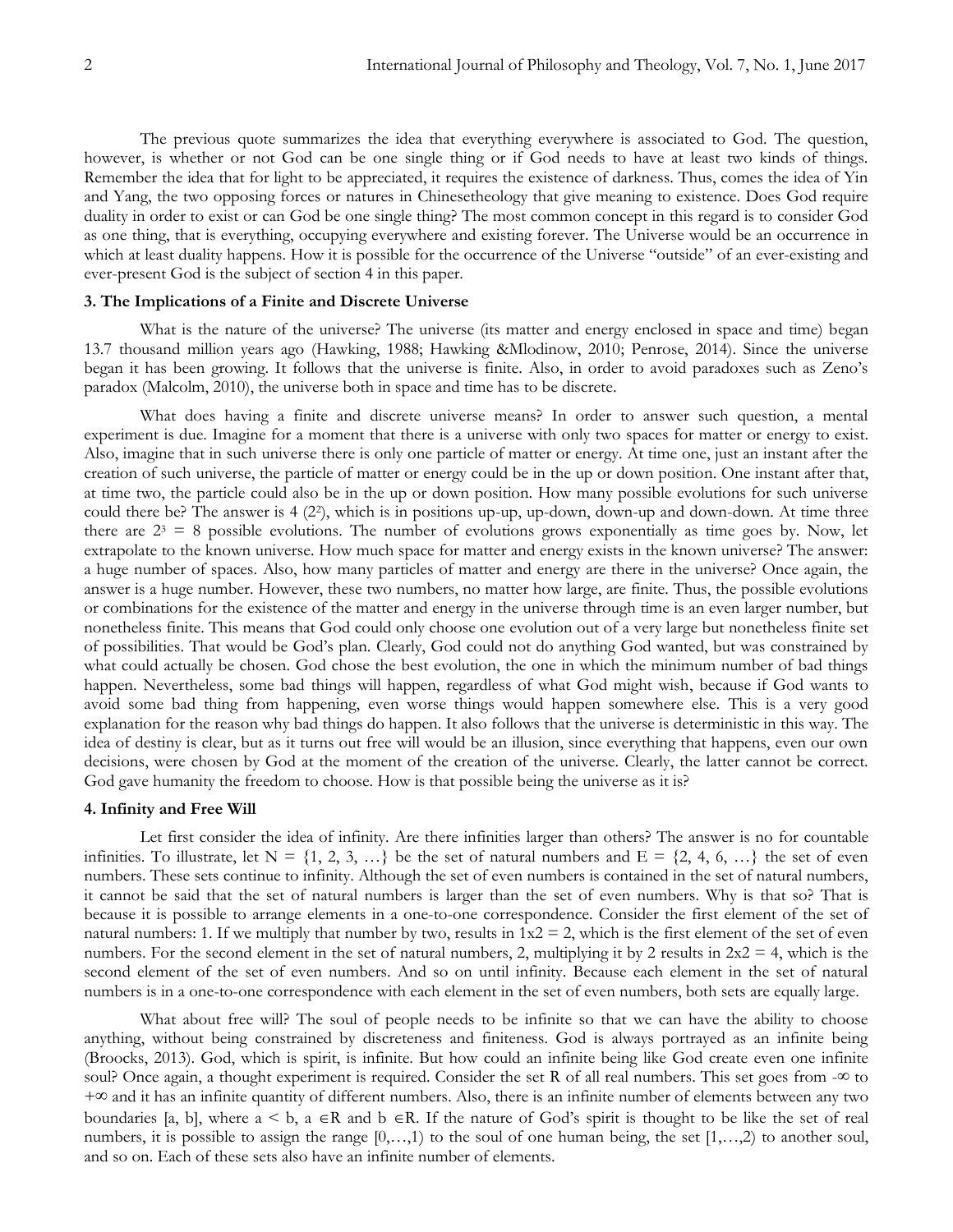"So God created man in his own image… male and female…" (Genesis 1:27). So although God cannot create an infinite soul, he can create a soul from (in) his own image in a manner similar to the assignments of ranges of numbers from real numbers. In this way, souls are not created, but rather being a part (image of) God.

# **5. The Language Bottleneck and the Nature of Thought**

Thinking is considered to be the process by which human beings have thoughts. But, what is thought made of? What are ideas made of? If your answer is language, think again. It is clear that children think before they speak (between ages one and three to five). Thus, there is much more to thinking than language. Thinking has to be made of a mix of the things we perceive with our senses: images, sounds, touch, taste, smell (and perhaps even orientation). As we grow, we learn to entangle these perceptions and they come back and circle around our own mind in the form of ideas, that is, thought.

However, our ideas are trapped inside our minds. No matter how creative human beings have been, we have not been able to create a communication process able to transmit the whole range of human thought. Words (both spoken and written), pictures, sounds and music, movement and dancing, are not able to fully transmit our ideas at once. After taking considerable time writing a book or composing a poem or music or dancing, it may be possible to get a sense of what someone has been thinking about or feeling about a while ago. But we are forever prisoners to the walls of our minds. That is precisely the reason why we feel so alone, so cut off from each other, because we are. Nevertheless, silence also speaks, and through thoughtful sensing and understanding it is possible to acknowledge the presence of others. Clearly, not even making love can allow us to fully express what we feel inside. We are forever hungry for love and understanding.

But technology is advancing rapidly. It may come a day when people may be able to fully communicate their ideas using implanted hardware. Nevertheless, the challenges facing such idea are enormous. To begin with, are thoughts expressed in the same neuronal patterns in all individuals? Quite possibly not. Thus, technology would have to find a way to make the interpretation from individual to individual, perhaps after some software/hardware training with our own wetware patterns.

Going even further, science may one day be advanced enough to allow people to exist beyond their physical boundaries (being those biological or technological) and so people may find ways to exist as energy in this universe and beyond, existing as souls in heaven. If people can live in heaven, why stay in the universe? This could mean the beginning of the end of the universe.

# **6. Artificial Free Will**

If for free will to exist requires an infinite soul, there is no way an artificial machine can be constructed that has free will. Or does it? Let us explore this idea. Most computer simulations are based on pseudo-random numbers (Coss Bu, 1991). These numbers are apparently random numbers with the exception that after N generations, the sequence starts to repeat itself.

In order to make a simple to understand example, consider the sequence:  $X_{i+1} = (X_i+1)$  MOD 10; that is, the next number is the residual of dividing by ten the previous number plus one. If one starts with zero, the next number is the residual of zero plus one divided by ten, which is one. Then follows two, then three and so on until nine. After a maximum of ten numbers: 0, 1, …, 9 (the size of the pseudo-random number generator) the next number is nine plus one divided by ten, which is ten divided by ten. The residual of this operation is once again zero, and thus the sequence repeats every ten numbers. The parameters can be changed, but the fact remains: after  $N=10$  pseudorandom number generations the sequence repeats itself.

Thus, if a machine bases its thinking on pseudo-random numbers (and normally it should), then a bigger machine could be constructed that fully predicts the behavior of this machine. In such case, such machine could not be said to have free will, because its decisions and actions are fully deterministic and predictable.

The Turing test (Turing, 1936, 1950) is very well known in Artificial Intelligence (AI) and, generally speaking, in computer science. Passing the Turing test requires an AI machine presumably intelligent and conscious to be able to make a human believe the machine is another human after a set of common sense questions. However, it is possible to build such machine able to fool people into thinking the machine is a human being. The real test is not the Turing test but what I call the free will test.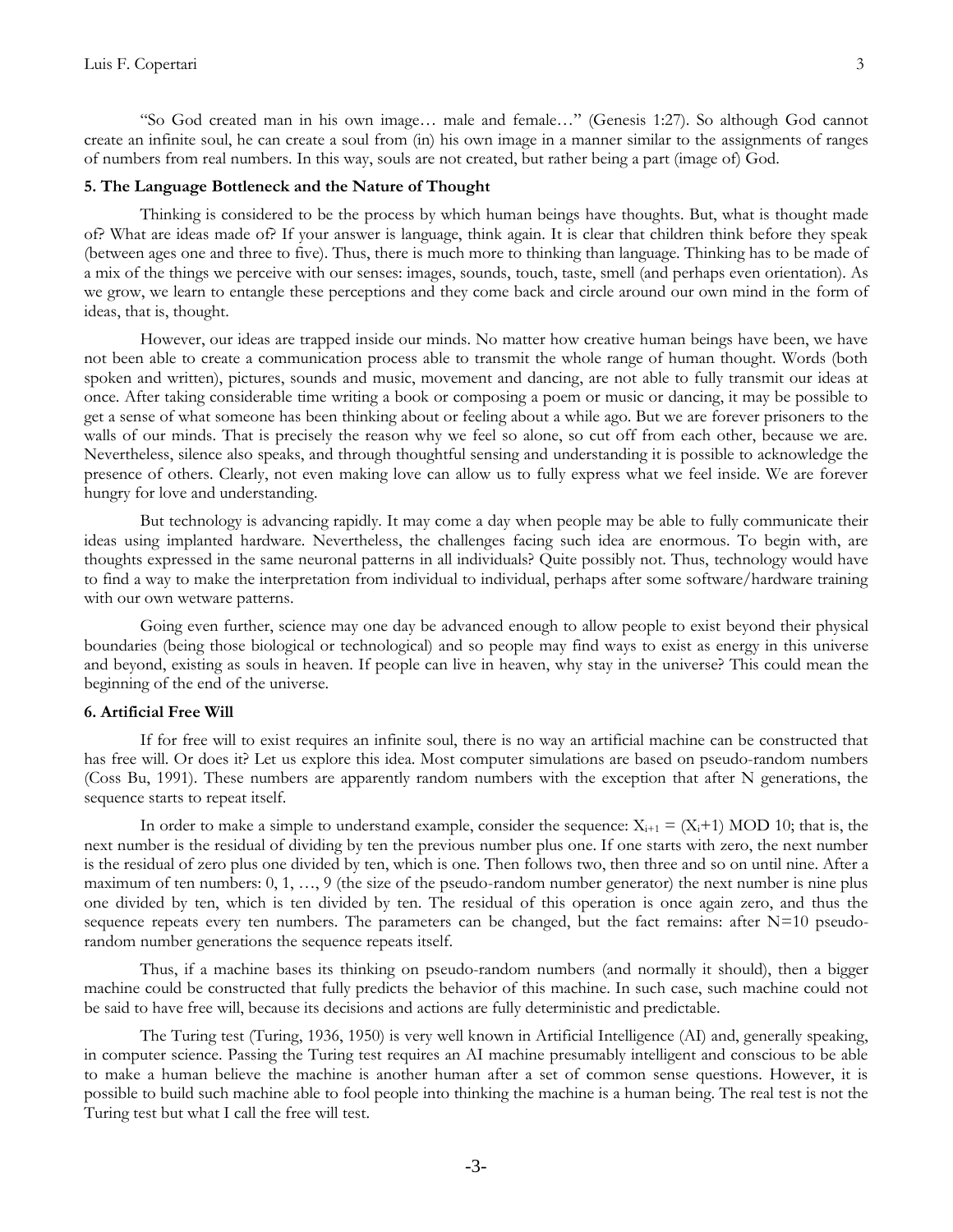That is, does the machine have true free will, just like a human being? Such test is more complicated to perform. It requires knowing how the AI machine has been built to ascertain whether or not it does possess a soul.

How could a machine be given free will? Tying the pseudo-random number generator,so that the machine bases its thinking on parameters from the universe, is one possibility. That could be done by adjusting the parameters of the pseudo-random number generator to a quantity obtained from the physical world, such as the resistance measured from one of the machines transistors. However, that would not do the trick. This is because as was previously discussed, the universe is deterministic (when measured) because of its finiteness and discreteness. Although the machine necessary to predict the behavior of our presumably conscious AI may be required to be larger than the universe itself or a large portion of it, strictly speaking, the AI would still not have free will. It requires to be connected to a piece of God's spirit in order to have free will. Nevertheless, such can be implemented by tying the behavior of the AI machine to what is texted on the blog-sphere (on-line), for example. In this way, what people text, which is based on their own decisions, which are based on their free will, the latter presumably tied to God's spirit would be the basis for the AI's thinking (for an entertaining reference see the movie Ex Machina). In this way, the machine would have true free will and could pass the free will test.

#### **7. Discussion and Conclusion**

Hawking and Mlodinow (2010) do have a different point of view. They consider there are an infinite number of universes. Each time we make a decision, we choose to be in one particular universe. In this way, each particular and measured occurrence of any quantum of a particle or energy would exist in one such universe, leaving the infinite number of other universes for the infinite number of possibilities there can be. Although this point of view would explain the duality destiny (or determinism) versus free will, it requires a much more complicated elaboration for the nature of the universe and free will. According to the Ockham's razor principle (Ockham, 1990), the simplest explanation should be the correct one. Thus, to believe in one universe and one God is the simplest explanation.

Furthermore, the occurrence of a new universe is consummated when a measurement in a discrete and finite universe is made. Since such universe is considered to be discrete and finite (when measured), there would also be a finite occurrence of new universe "creations" or "realizations", which means there would not be an infinite but rather a finite number of multiverses.

Even more, the multiverse idea does not fully explain the cause for the big bang. Saying that there are an infinite number of universes existing on (and perhaps off) forever is not a real explanation, because even if there are an infinite number of universes, one still needs to explain how each of these universes were created.

There is a physical argument that explains the spiritual nature of free will. As was explained earlier, if we assume the universe to be discrete in nature (and also finite), it follows there is determinism governing the universe and as such free will would be an illusion. However, there is a fundamental limit to the precision with which certain pairs of physical properties of a particle, known as complementary variables, such as position x and momentum p, can be known. This is the uncertainty principle, and it states that the more precisely the position of some particle is determined, the less precisely its momentum can be known, and vice versa (Heisenberg, 1927). The formal inequality relating the standard deviation of position  $(\sigma_x)$  and the standard deviation of momentum  $(\sigma_y)$  is given by equation (1), derived by Earle Hesse Kennard (Kennard, 1927) later that year and by Hermann Weyl (1928), where h is the reduced Planck constant or Dirac constant, given by equation (2).

$$
\sigma_x \sigma_p \ge \frac{h}{2}
$$
\n
$$
h = \frac{h}{2}
$$
\n(1)

$$
(2)
$$

 $2\pi$ The Planck constant (h) equals to 6.626070040(81)×10−34Js, which equals 4.135667662(25)×10−<sup>15</sup> eVs. The numbers in parenthesis are where the estimates are not known with precision.

Although this limit is very small, it does become very important at the level of individual electrons, photons, protons, neutrons, molecules, and the like. It means that unless a given particle is fully measured ascertaining its position (thus giving it an unknown momentum) it can truly be anywhere. This is the reason why some parts of the universe with which we are not interacting with are not discrete, but rather being described by a continuous wavelength probability function. This is how the universe can have spirit in it and it is the reason why free will can coexist with destiny in our universe. Put simply, we are completely free to think anything as long as not any particular thought comes to mind, but when it does, we are no longer free to think anything else.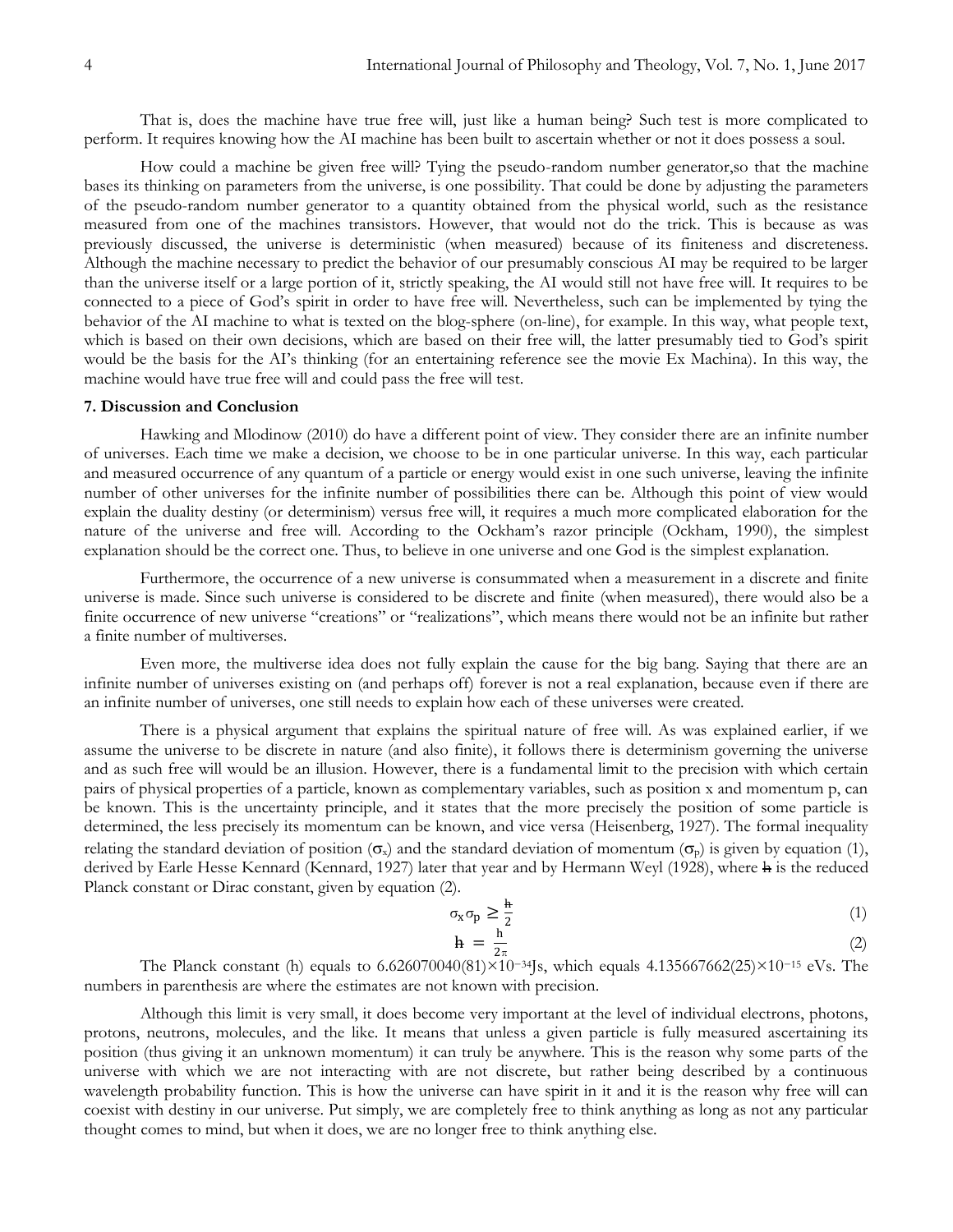Also, we are free to make any decision until the moment in which we make such decision, at which point we are no longer free to decide anything else. Consequently, as long as the particles involved in our thinking process do not define themselves in a given and particular state, our mind (free will) is not discrete in nature but rather continuous. That is the nature of spirit, to be something not manifested until a thought or decision is made, that is, to be something continuous in nature until it becomes discrete.

Freeman (2011) makes the argument for the existence of God, but in a different way. The whole universe would be a simulation made by God. The fact that reality does not become manifested until it is observed coincides with what would be expected if Earth (and presumably, the universe) were a simulation. This idea places the belief in God in a whole new dimension. Nevertheless, it does confirm the existence of God as the supreme creator of everything we experience.

Besides the ultimate causation principle, there are ethical implications to the existence of God (Boocks, 2013). If we are not responsible to anyone for our actions, there is no need to be a good or ethical person. In such case, society would be in a complete disorder. People would do as they please. There would be no guiding principle, such as "love others as you love yourself" or "do unto others as you would like others do unto you". In political terms: "individual freedom ends where the individual freedom of others begins". Piazza and Bering (2011) demonstrate altruistic behavior and a tendency to follow societal norms in a very interesting experiment they do with children. In such experiment, groups of children are told they will receive a reward if they are successful at completing the task ahead. They do not know it, but they are being recorded. The other group is told there is the invisible "Princess Alice" in the room watching them. The experiment shows that children who believe in a supernatural being do not cheat as much as the other children do. Although this only demonstrates the usefulness of believing in God for societal cohesion and proper functioning, it clearly is an important point to be made. Thus, there are not only philosophical reasons to believe in God, but also practical reasons.

For sake of argument let us assume for a moment that God does indeed exist and is real. Also suppose heaven is real (Burpo, 2010). Where would heaven be? It follows that heaven would be beyond the end of the universe. Now, if you were God and you would have been following humankind history throughout the ages, what would you do? How would you manifest yourself to humanity? Clearly, it depends on the level of understanding, culture, history and particular technology some given people would have. Thus, the Aztecs had Quetzalcoatl, the Egyptians had Osiris, the ancient people of Stonehenge had their own Cosmo vision, the Jewish had Moses, Christians had Jesus Christ, Muslims had Muhammad, Buddhists had Buddha, and so on. Consequently, God has to choose how to manifest based on the particular conditions of the people God is to manifest to. Then, it is not possible to say who is right and who is wrong when it comes to the particular manifestations of God. Nevertheless, a trend can be seen towards going from believing in many Gods who demand sacrifices to believing in one God who is all-loving and all-caring, with infinite wisdom and unfathomable nature.

The real problem is the inevitability of the destiny – free will dichotomy. Like Neo discovers in the second movie of the Matrix trilogy: "choice, the problem is choice". The fact that people is able to exercise their own free will, means that what God plans will not exactly match what really happens, because the nature of the universe is not ultimately deterministic. That means that God has to intervene in human affairs every now and then in order for God's plans not to get completely out of order (known as the planning-control cycle in management). In the case of animals, they tend to follow their instincts rather than having free will, and so, they do not imply a "choice" problem.

As far as it is widely known, God intervened aiding Moses not only writing his ten commandments, but also (and spectacularly) by opening the Red Sea for the people of Israel to fled the Egyptians some four to five thousand years ago, with Jesus Christ some two thousand years ago, and with Muhammad some one thousand four hundred years ago. Maybe God intervenes even in the lives of ordinary people too.

# **References**

Broocks, Rice. (2013). God's not dead: evidence for God in an age of uncertainty. Thomas Nelson. Burpo, Todd. (2010). Heaven is for Real. Thomas Nelson. Coss Bu, Raúl. 1991. Simulación: Un enfoque práctico. Noriega Editores. Freeman, Morgan. (2011). Through the wormhole [DVD 4-Disc Collection]. Discovery Channel. Hawking, Stephen &Mlodinow, Leonard. (2010). The Grand Design. Bantam Books. Hawking, Stephen W. (1988). Historia del tiempo: Del bigbang a los agujeros negros. Editorial Grijalbo.